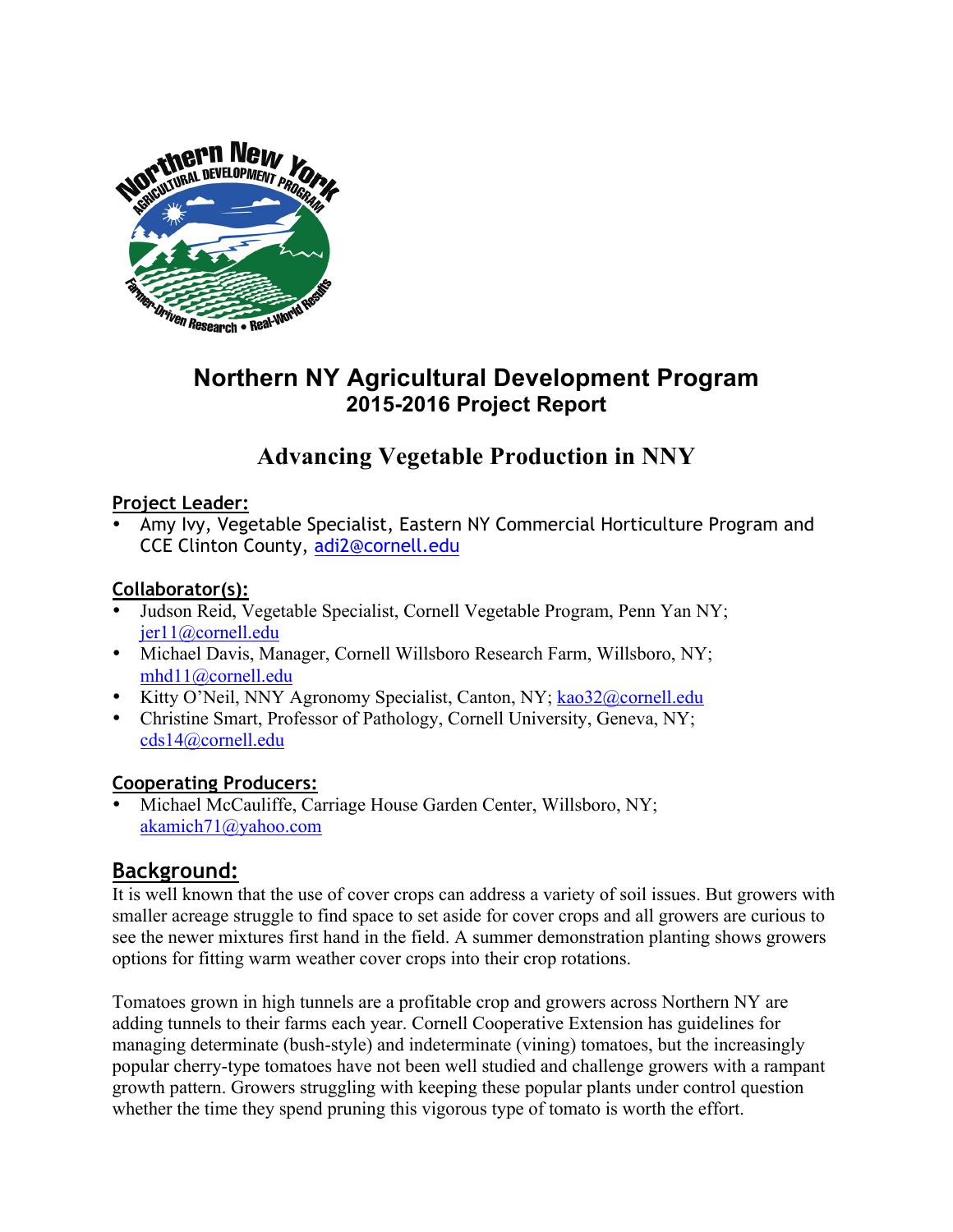Additional challenges for growers include the problem of one of the most popular varieties of cherry tomatoes with consumers, *Sungold*, being prone to splitting. Many cherry-type tomatoes produce attractive fruit but some have little to no flavor while others are very tasty. In addition, leaf mold (*Passalora fulva*) is a disease particular to high tunnels and studied in previous years on slicing tomatoes. Most of the cherry-type tomatoes, including *Sun Gold,* are susceptible to leaf mold so grower evaluation of the newer, resistant varieties is needed.

This project focused on two main areas:

1) **Cover Crops:** Comparing the establishment, weed suppression, and vigor of several cover crops planted under summer growing conditions.

#### 2) **High tunnel cherry tomato production:**

- a) A trial to determine which method is the most cost- and labor-effective for pruning cherry tomatoes in high tunnels.
- b) A trial comparing disease-resistant varieties of cherry type tomatoes in high tunnels.

#### **COVER CROPS METHODS**

Two fields with different soil types were plowed and fitted in preparation for the cover crop demonstration plot plantings at the Cornell Willsboro Research Farm. The "sand" site soil was a Stafford Fine Sandy Loam, while the "clay" site had a Kingsbury Clay soil. Seed for eight individual cover crops and five cover crop mixes were obtained from King's Agriseeds (Table 1). Five-foot-wide by 40-foot long demonstration plots were planted at both sites on July 1, 2016 with a 5-foot Great Plains 3-point hitch seed drill. Cover crop seeding rates are listed in Table 1.

All plots were scored for weed suppression on September 2, 2016 (Table 2), and cover crop and weed shoot biomass samples (Figure 1) were collected on September 9, 2016.

Additionally, individual cover crops were planted in the top of 4-foot long, 4-inch diameter white PVC pipes filled with potting soil and placed on a stand that kept them in a vertical orientation (Appendix D. Photos). The pipes were opened during cover crop summer field meetings to illustrate the different root architectures associated with the cover crops.

#### **Cover Crop Results, Performance Notes:**

- *Sun Hemp*: Stand establishment was spotty and inconsistent in both sites. Weed suppression was fair, even in sections with solid stands of sun hemp.
- *Cowpea*: Established well in both sites, and the stands did a nice job of suppressing weeds.
- *SSX AS 5201(Sorghum Sudangrass)*: Established well on both sites, produced high shoot biomass dry matter, and exhibited excellent weed suppression.
- *Buckwheat*: Failed to establish on either site.
- *Soybean 3884N*: Failed to establish on either site.
- *Tillage Radish*: Plants established better on the sand than on the clay. The short-statured plants appeared to do a decent job of suppressing weeds on the sand site where stands were good. Weeds were not suppressed on the clay site where the tillage radish stands were sparse.
- *Crimson Clover*: Some stand establishment on the sand site, but failed to establish on the clay. Exhibited little to no weed suppression.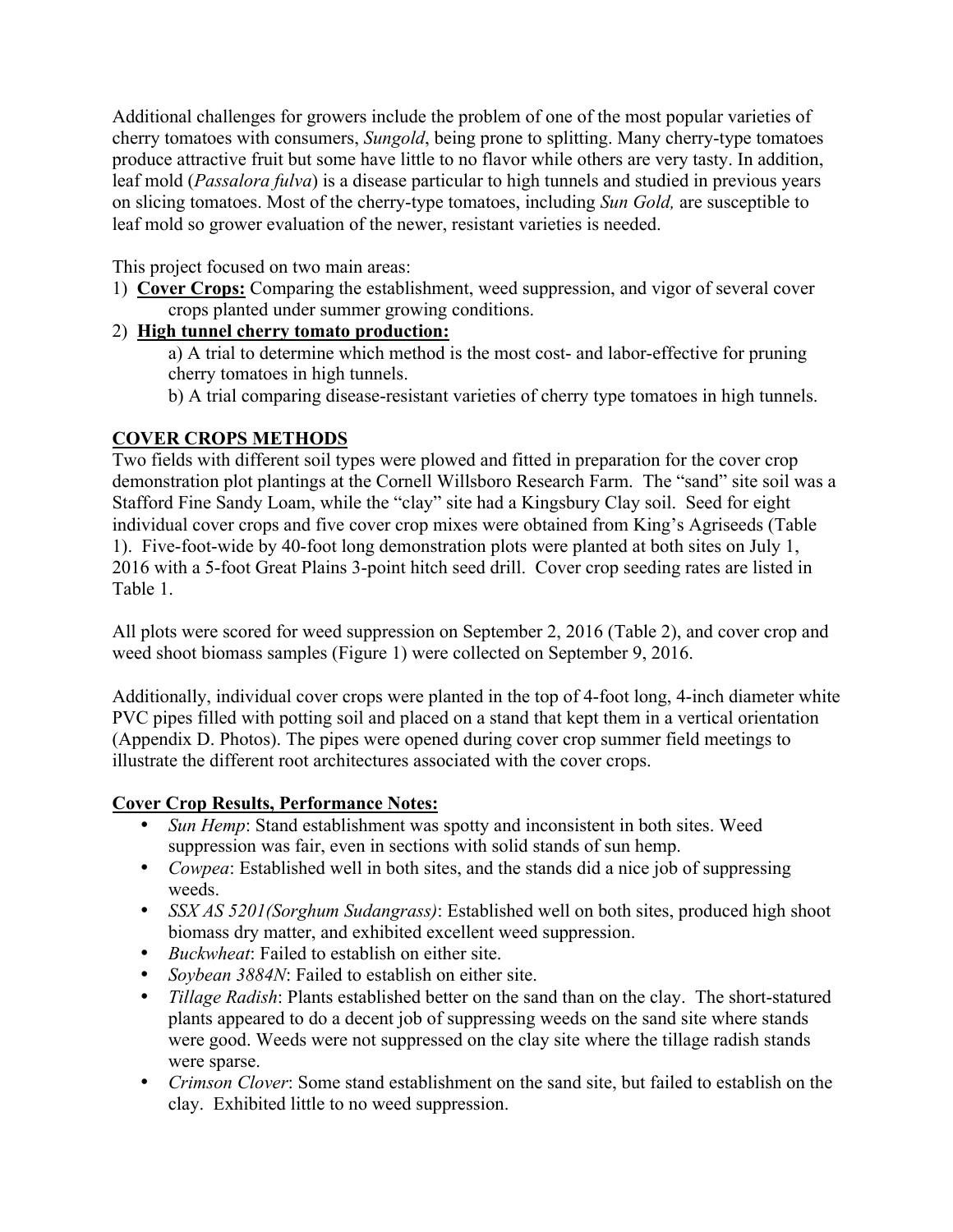- *Corvallis Teff*: Short-statured plants. The dense stands that established on the sand site appeared to do a good job of suppressing weeds. Teff failed to establish on the clay.
- *3-way Clover Mix*: Established poorly on the sand, and failed to establish on the clay. Little to no weed suppression.
- *Summer Feast Mix*: Wonderleaf millet was the dominant component of this mix, produced large amounts of shoot biomass, and did an excellent job of suppressing weeds.
- *Summer Pollinator Mix:* Buckwheat was the dominant component of this mix; cowpeas and sunflowers were intermediate; hemp was very sparse. This mix was more productive on the sand than on the clay, and weed suppression was generally good to excellent.
- *Ray's Crazy Fall Mix*: The grass components dominated this mix, and weed suppression was good to excellent at both sites.
- *Soil Builder Plus Mix:* Shorter than the other multispecies mixes. Weed suppression was good on the sand, but poor on the clay.

## **Cover Drops Demonstration Conclusions/Outcomes/Impacts:**

- The warm season grasses, sorghum sudangrass and millet, produced the most shoot biomass and did a great job of suppressing weeds.
- Cowpeas were the only legume to perform well on both the sand and clay sites in the summer production window.
- White and crimson clover did not establish well under the warm, dry conditions of summer. These are more typically planted in spring or fall.
- Where the brassicas did establish they did an excellent job of suppressing weeds.
- Using the PVC pipes to grow cover crops provided excellent teaching tools at summer field meetings. Growers were fascinated to see the differences in the root structures of the different crops as we opened each pipe and allowed them to see and feel the differences. The pipes are portable and reusable. We plan to continue using them in future years.

## **CHERRY TOMATO PRUNING TRIAL METHODS (Figures in Appendix B)**

**Research Question:** How much time does it take to train, prune, and harvest under 3 different treatments, and what are yield differences between the 3 treatments? Which pruning method provides the greatest economic return to labor investment?

We used the variety Supersweet 100 and established 3 different pruning treatments, each replicated 4 times in a randomized block pattern, each block 11 feet long. The plants were started from seed indoors on March 25 and transplanted to 4-inch pots on May 1 using a peat based potting medium and fertilized weekly. They were transplanted on May 25 into the high tunnel with drip irrigation/fertigation and no mulch.

The treatments represented 3 different intensities of pruning:

- A: Single Leader Treatment.The most intensive labor investment, pruning each plant to a single leader and removing all suckers. Plants were 12 inches apart in a single row, with 9 plants per row.
- B: Double Leader Treatment.Moderately labor intensive, pruning each plant to a double leader. Plants were 18 inches apart in a single row, with 5 plants per row.
- C: 4-Leader Treatment. Intended to be the least labor intensive. We started by pruning the plants to 4 leaders and then transitioned to minimal pruning. Plants were 18 inches apart in a single row with 5 plants per row.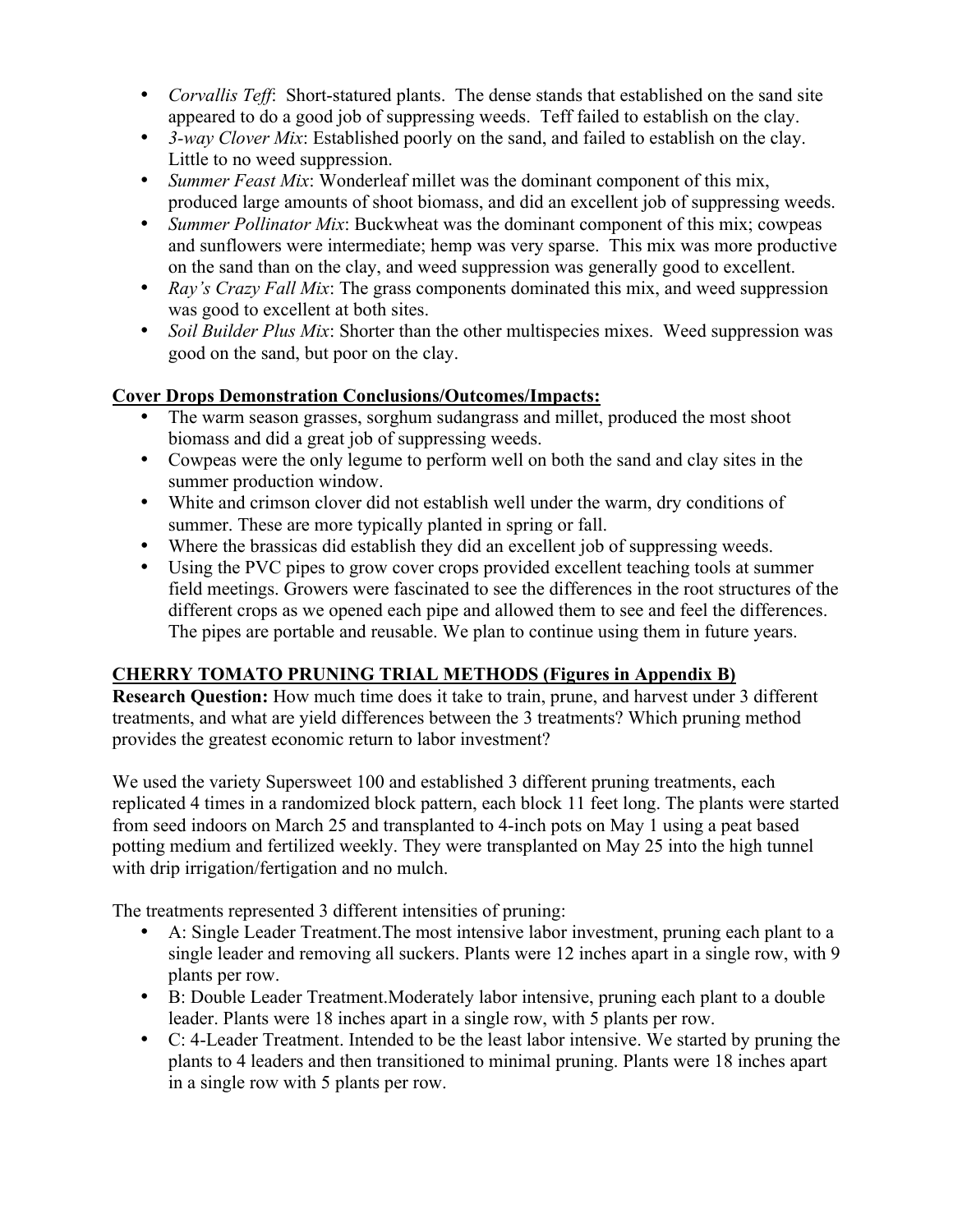For each treatment, we tracked the labor in minutes it took to train and prune (Figure 3), to harvest (Figures 4 and 5), plus the total hours for pruning and harvest by treatment (Figure 6), marketable yield by weight of each treatment (Figure 7), marketable harvest over time (Figure 8), and net revenue by treatment. We harvested 3 times per week from July 13 – September 10. We monitored fertility levels with bi-weekly foliar testing and fertigated 3 times per week at a rate to provide 5 lbs N/acre/week.

### **Cherry Tomato Pruning Trial Results**

- Throughout the trial, the single leader treatment took the least time to prune and harvest even though it had 4 more plants per treatment at 12-inch spacing. The 4 leader treatment, with 5 plants at 18-inch spacing, took the most time to prune, train and harvest due to the dense tangle of growth.
- These results show that what we called the most intensive pruning method (the single leader) actually took the least amount of time to prune and harvest. The 4-leader treatment was meant to be the least intensive method but it ended up taking the most time to prune and harvest because the tangle of unpruned stems was slower to work in.
- In terms of yield, the 4 leader system yielded the most by weight but not statistically more than the double leader system. The single leader system did yield less than the other two treatments.
- Even though the 4-leader system yielded the most fruit by weight, when we considered the efficiency of harvesting each treatment we saw a significant difference.
	- o The single leader treatment took less time to harvest per minute all season, so that even late in the season, when the tangled 4 leader plants yielded slightly more overall, the efficiency of gathering that harvest was less.
	- o This corroborates with the experience and comments from the harvesters as well.

## **Cherry Tomato Variety Trial Methods (Figures in Appendix C)**

**Research Question:** The variety Sungold is popular with consumers based on flavor, but lacks important disease resistance to the common tunnel disease, Leaf Mold. Is there a difference in yield and consumer preference between the popular variety Sungold and other leaf mold resistant varieties?

We used 4 different varieties of cherry tomatoes, each replicated 4 times in a random block design. Each row was 11 feet long and the plants were spaced 18 inches apart, 5 plants per row, trained to a double leader. Plants were fertigated 3 times per week at the same rate as the above pruning trial.

We harvested 3 times per week from July 13-September 10 and tracked the yield in weight of each variety. The varieties grown were Sungold (susceptible to leaf mold), and 3 resistant varieties: Esterina, Nature's Bites and Sakura.

To study consumer preference for the different varieties we offered taste tests at summer programs and field events asking participants to rate the 4 varieties plus the pruning trial variety on a scale of 1-5 in terms of their overall quality and flavor.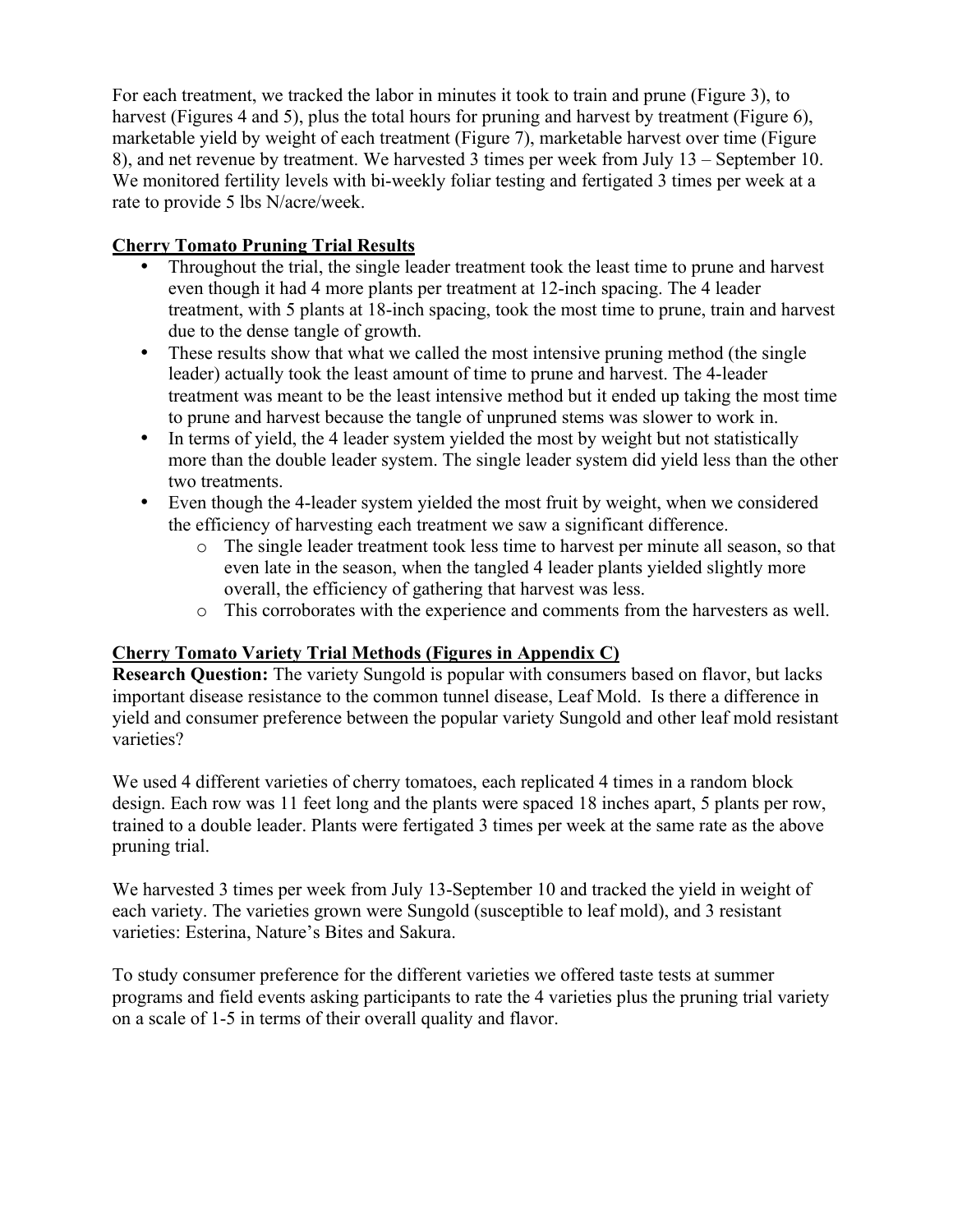### **Cherry Tomato Variety Trial Results**

- The taste testing produced widely variable results. There was no clear 'winner' from the 60 or so taste testers surveyed. Sungold was very popular, but both Sakura and Esterina were nearly as popular.
- Nature's Bites had the most variable results but we found that it needs to fully ripen on the plant before harvesting to improve its flavor. The other varieties were preferred more consistently by tasters.
- Differences in yield between the varieties were much more clear. (Figures 10 and 11). Of the 4 varieties trialed Sakura averaged 15.3 lbs/plant and Esterina averaged 15.0 lbs/plant producing a higher yield than Nature's Bites at an average 12.1 lbs/plant and Sungold at an average 10.8 lbs/plant.

It is important to note that the study tunnel did not have any leaf mold occurrence. If there had been leaf mold, we would expect Sungold, the susceptible variety, to have had an even lower yield than the resistant varieties that would not have been weakened by the disease.

#### **Cherry Tomato Pruning and Variety Trials Conclusions/Outcomes/Impacts:**

- The data show that more intensive pruning takes less time than less intensive pruning and it results in more efficient harvesting, which is an overall labor savings. The double leader treatment had the best combination of overall yield and efficiency of labor.
- One key is to prune regularly, at least once each week especially during the first 6 weeks of growth so the job can be done quickly. Regular pruning allows for quick and simple movements and prevents a tangle of stems from developing.
- Once plants become overgrown it takes much longer to prune them.
- Variety Trial: Consumer preferences for taste and perceived quality vary greatly from person to person. We saw no clear 'winner' in taste or quality from the surveys we conducted.
- Disease resistance is a clear and tangible advantage for growers, saving them money when diseases are present through increased yields without the costs of treatment.

## **Outreach for Cover Crops and Cherry Tomatoes Projects:**

2016 Twilight Field Meetings: Canton, August 3: 16 people; Willsboro, August 4: 12 people with guest speakers: Dr Christine Smart, Cornell University Professor of Plant Pathology, and Judson Reid, Cornell University Vegetable and High Tunnel Specialist; Willsboro, September 21: 7 people. Amy Ivy presented *Pruning for Profitability* that summarized cherry tomato trials at the NYS Producer's Expo, Syracuse, January 2017; Hudson Valley Vegetable School, Kingston, February 2017; Capital District Vegetable School, Albany, February 2017; Northern Vegetable School, Essex, March 2017. Amy Ivy wrote two articles: one on the cover crops demonstration, one on the pruning trial for Produce Pages, the ENY Commercial Horticulture Program monthly newsletter.

## **Next Steps:**

The project team is pleased to have received funding to continue the pruning trial in 2017. We feel another year of data will strengthen and clarify results and subsequent recommendations to growers. The PVC pipes are reusable and we plan to grow cover crops in them each year to include as an engaging part of summer field meetings.